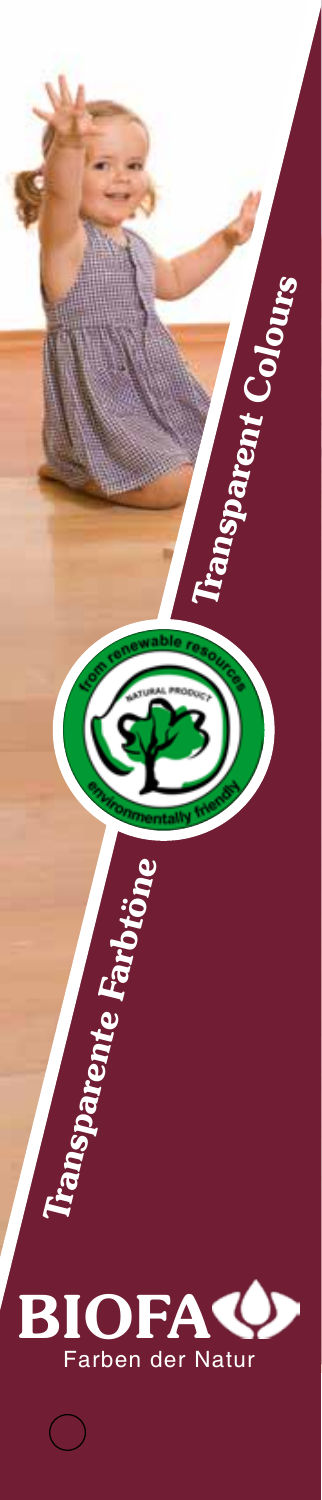#### Coloröl - kastanie Colour Oil - maroon

#### Colorwachs - kastanie Colour Wax - maroon

Wetterschutzöl - kastanie Weather Protection Oil-maroon

Holzlasur kastanie/ Wood Glaze - maroon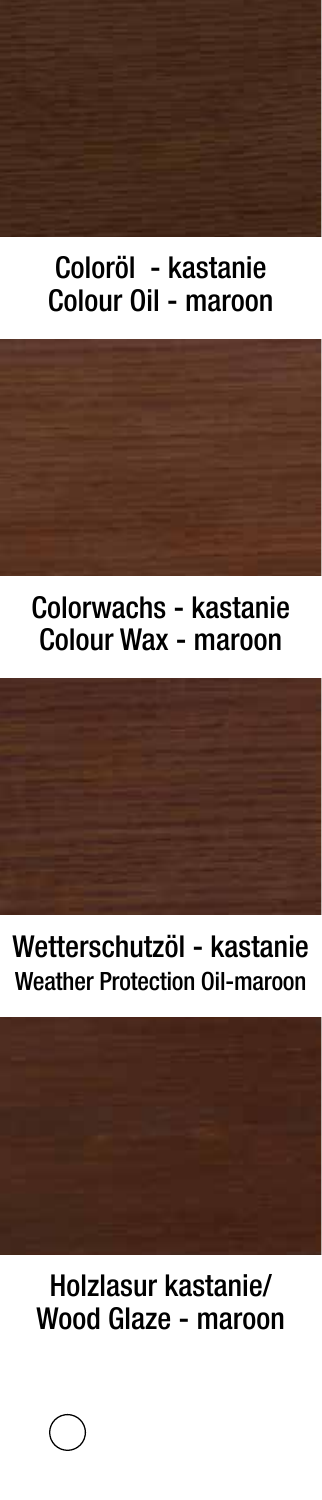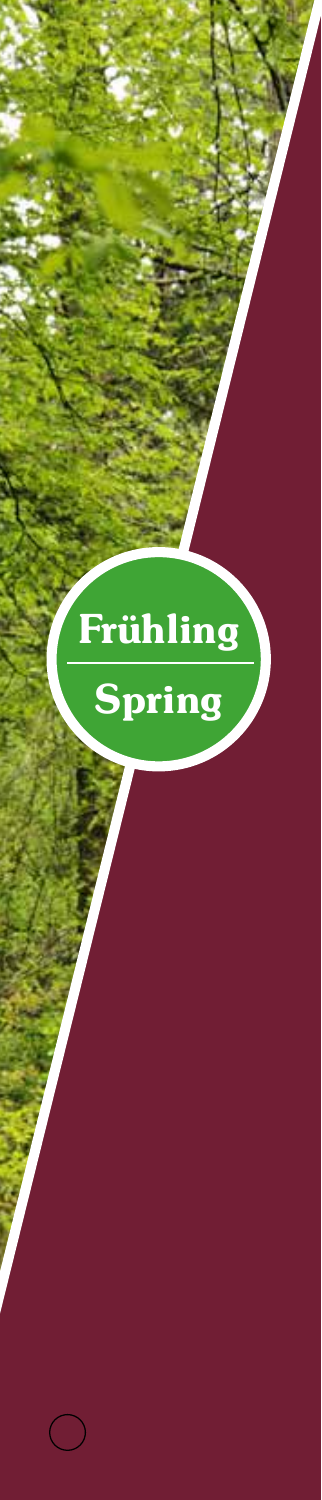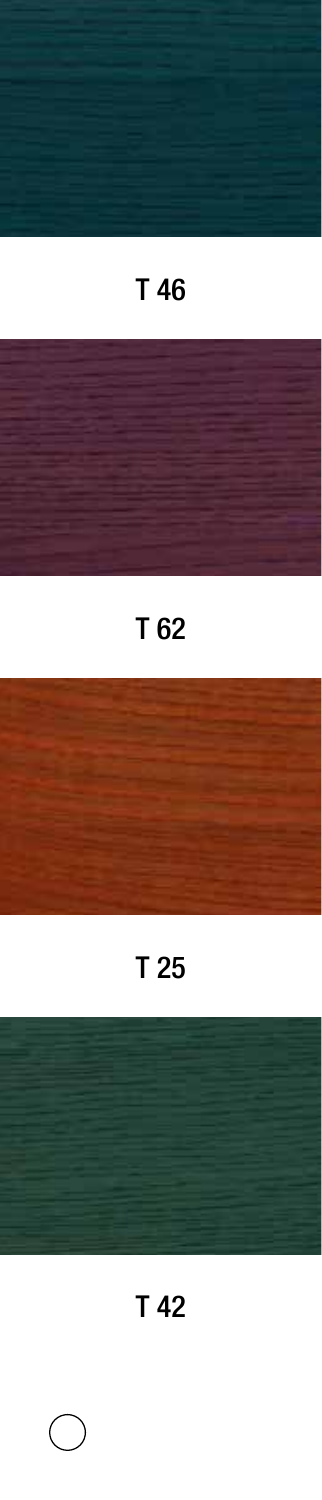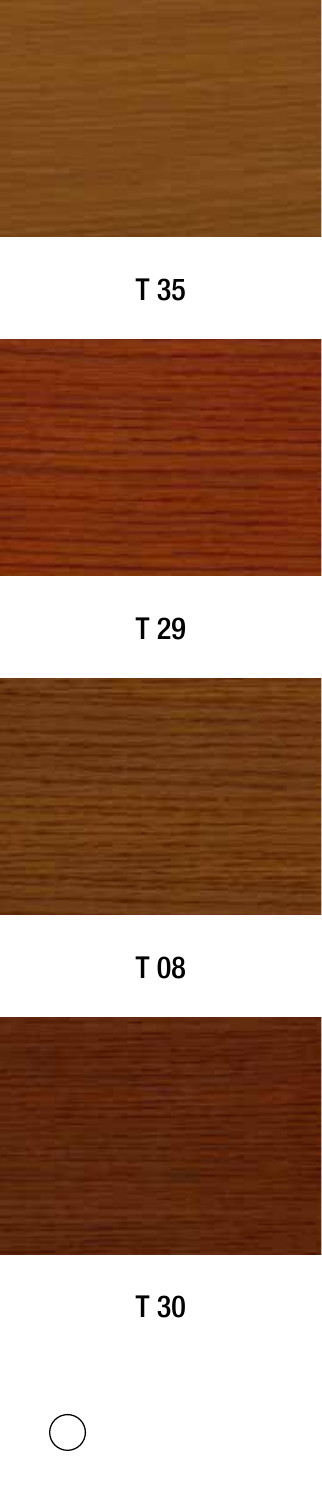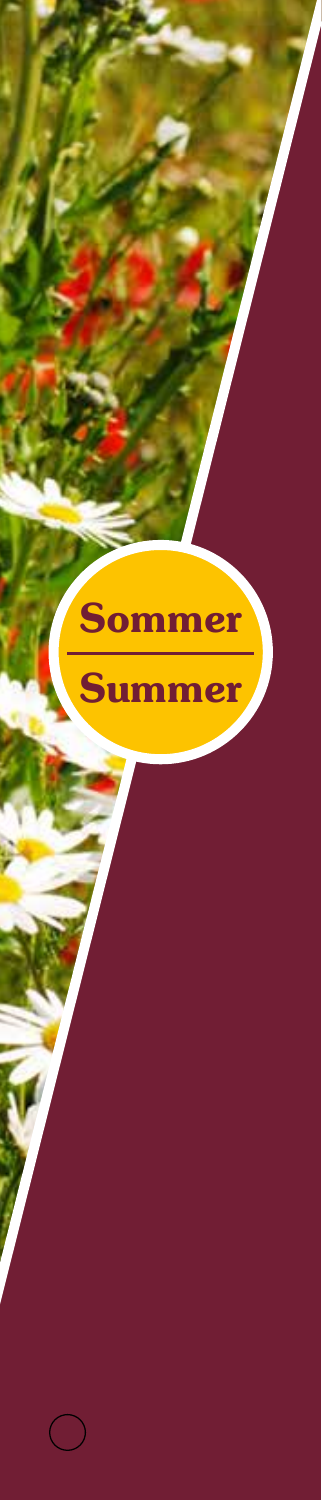

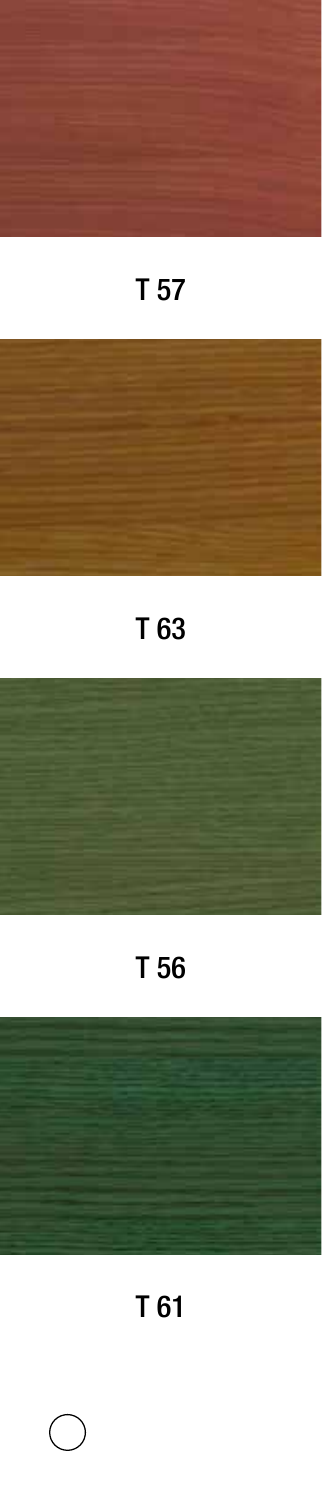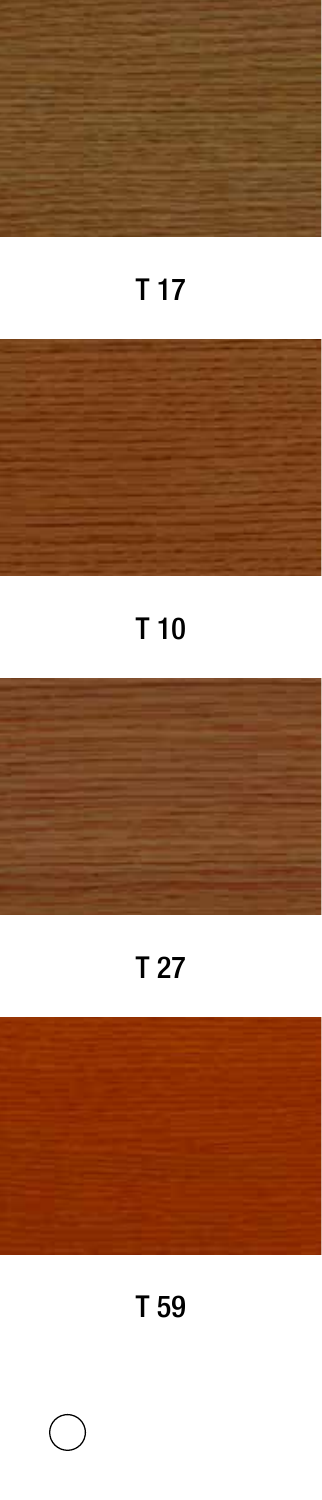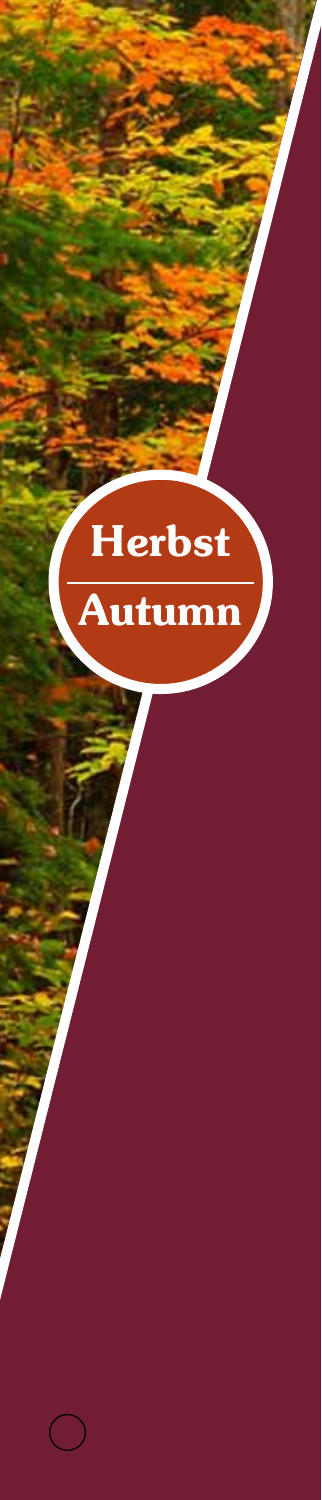

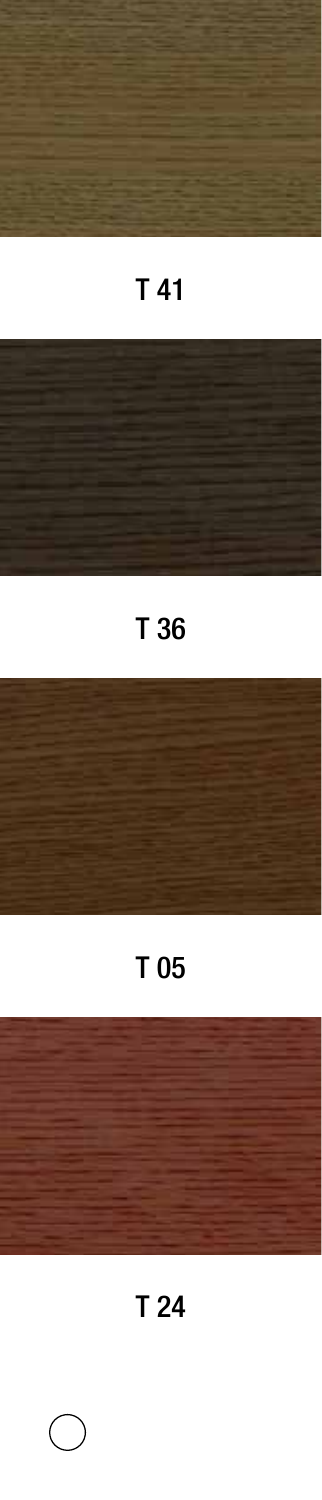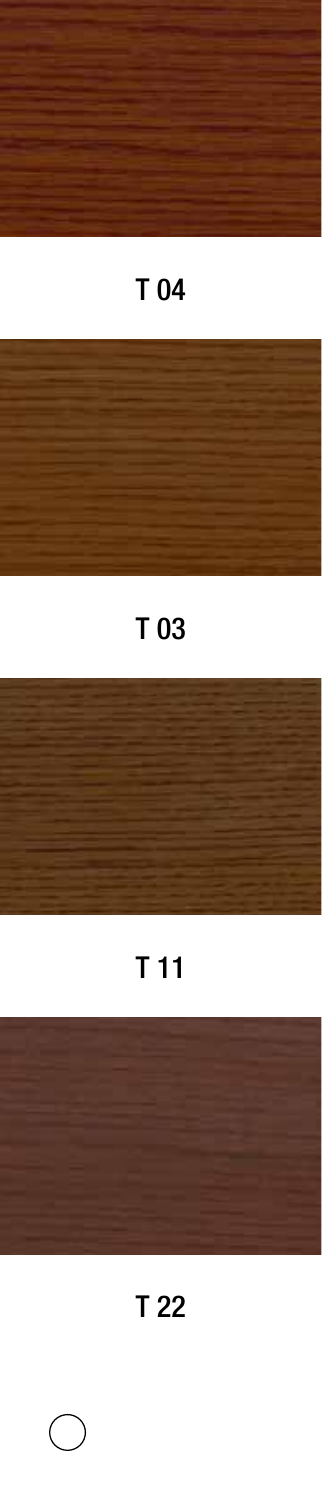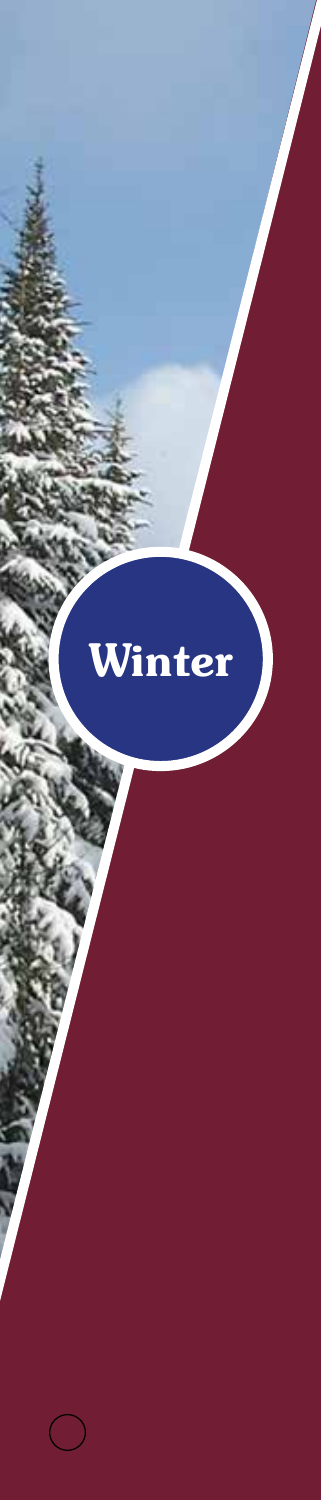

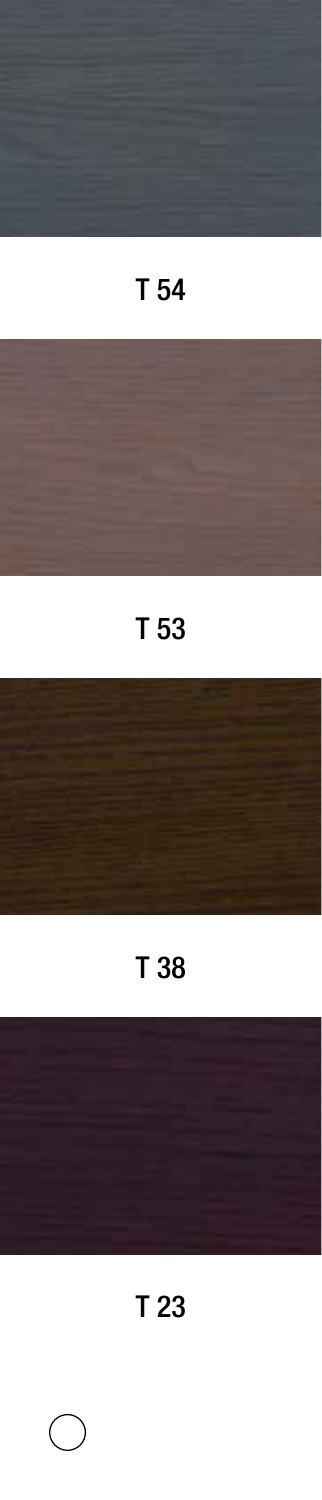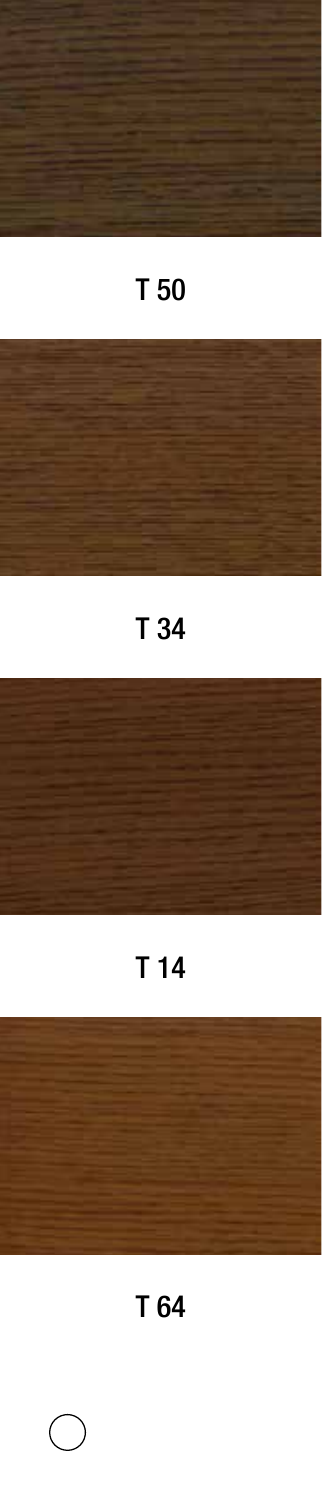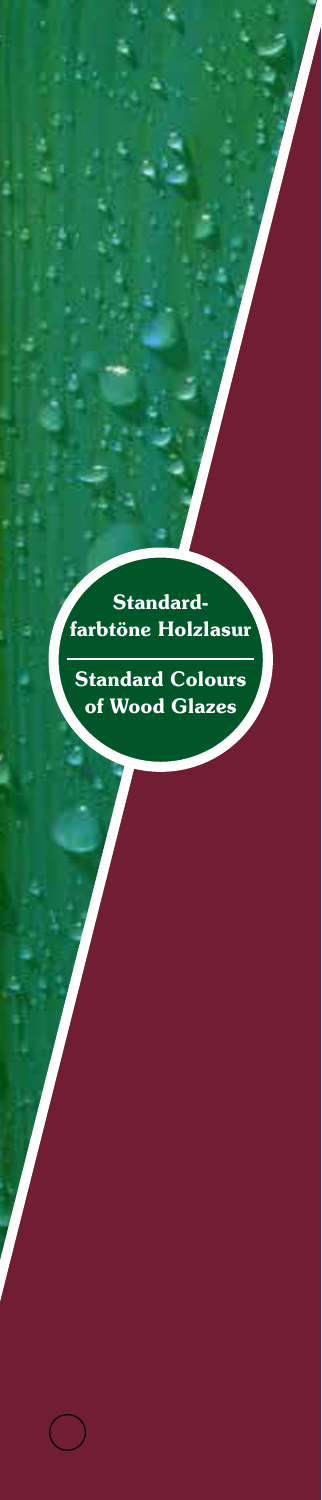#### redwood 61

# mahagoni / mahogany 63



# kiefer / pine 68

# teak 64

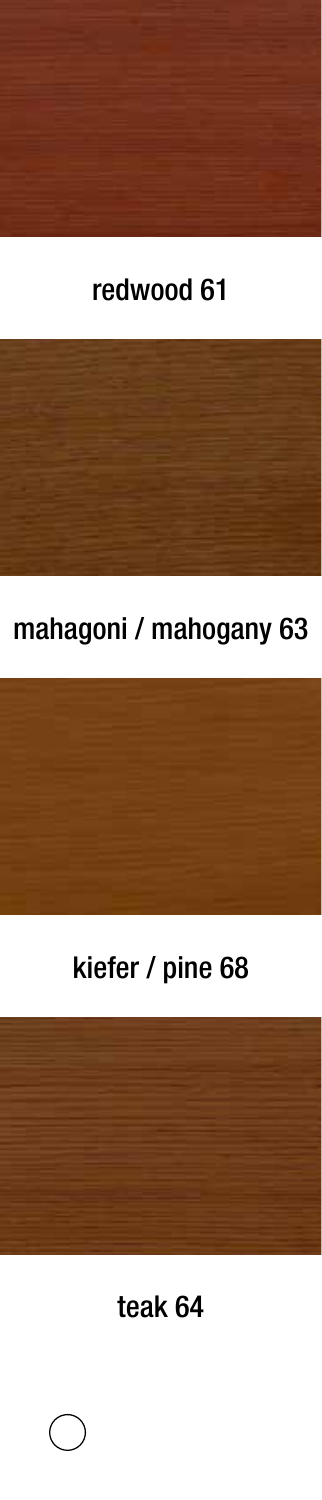#### nussbaum / walnut 65



#### palisander 66



## eiche dunkel / dark oak 79



# eiche hell / light oak 78

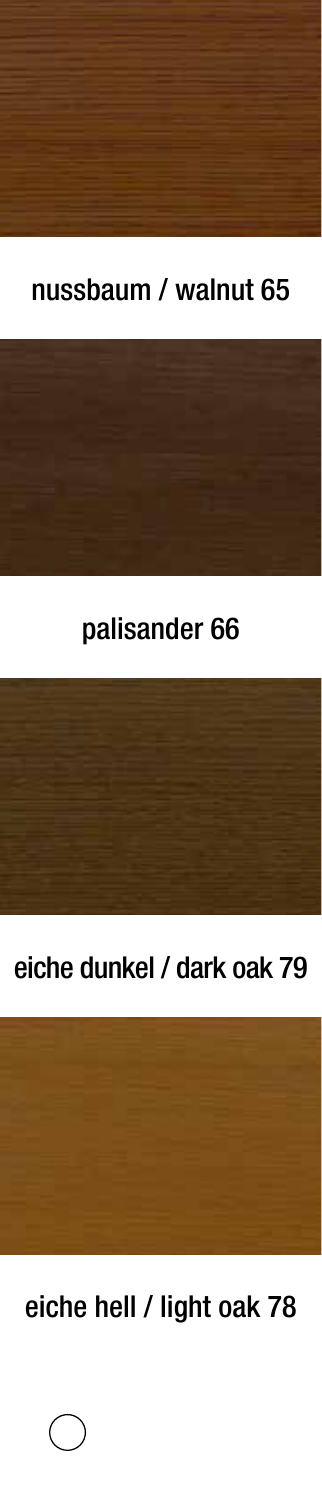# zitronengelb / lemon 73



#### mais / maize 69



#### rot / red 80

# weinrot / claret 85

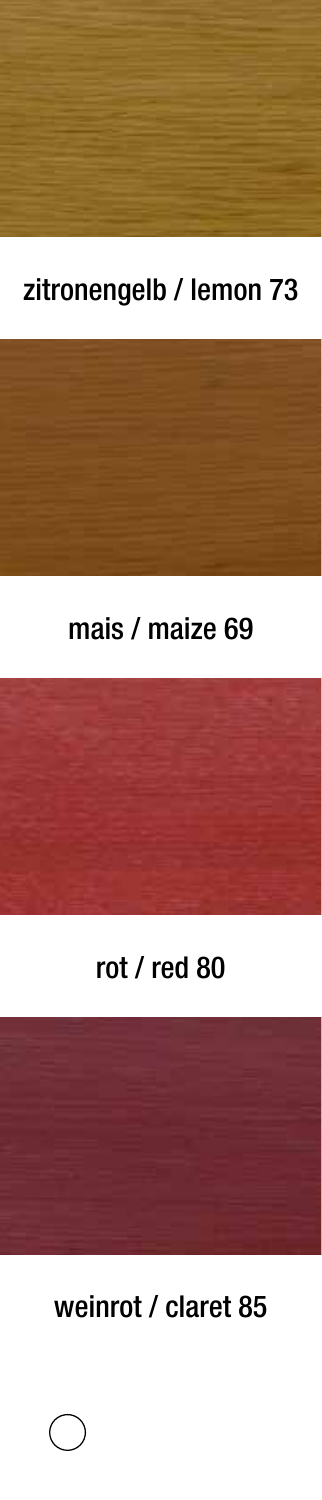## moosgrün / moss green 72



# türkis / turquoise 62



# weiß / white 77

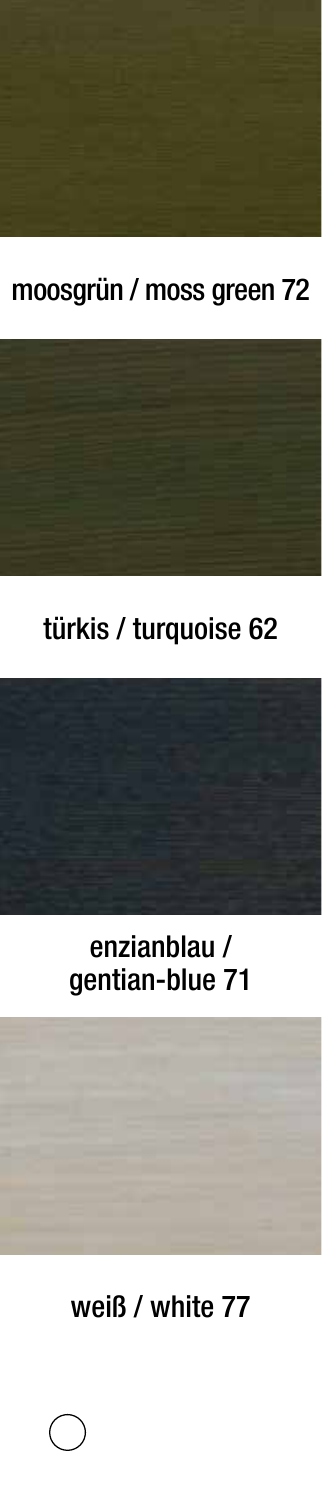

# ebenholz / ebony 70

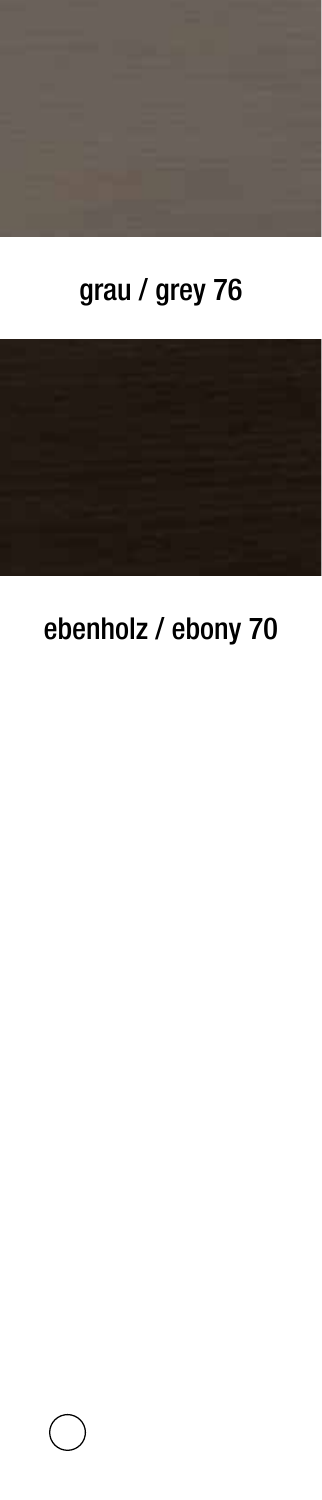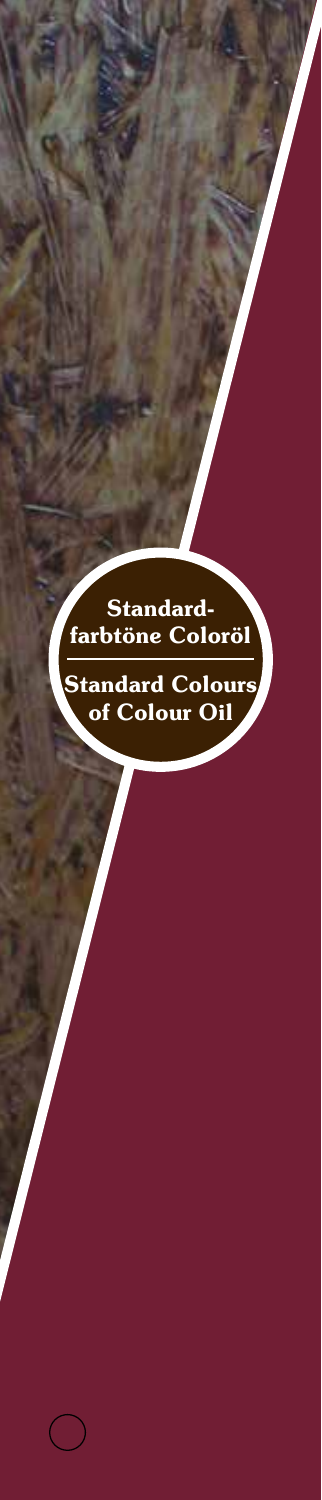#### transparent weiß / tranparent white 10-03



#### schwarz / black 10-04



schokobraun / choclate brown 10-06

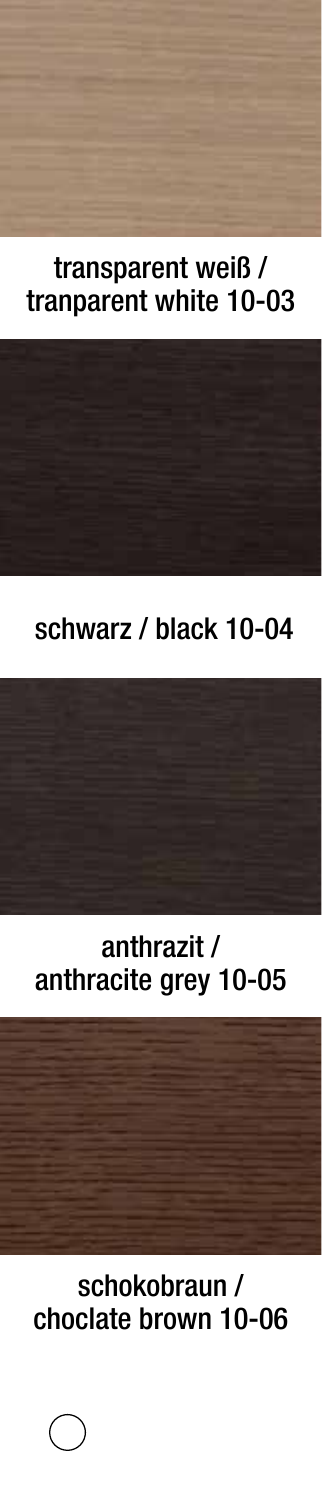#### braunolive / olive 10-07



#### kastanie / maroon 10-08



## makore 10-10

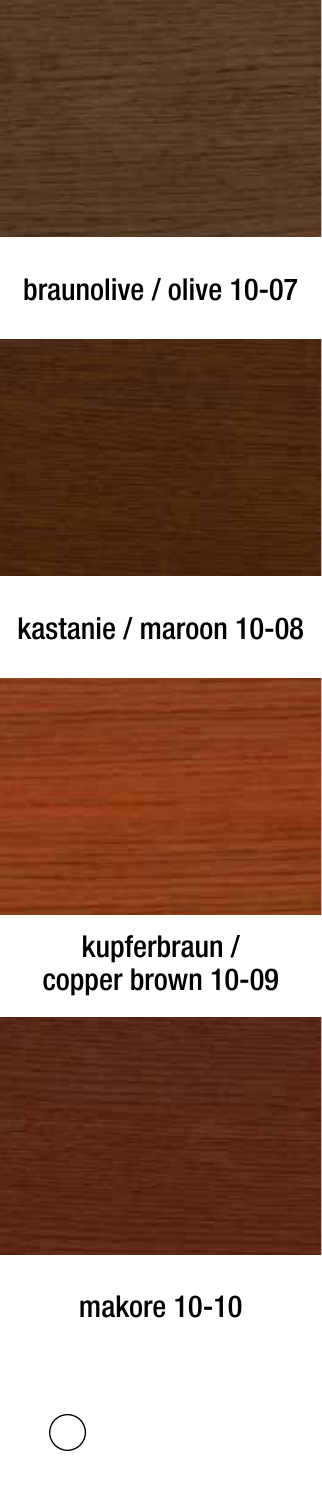#### ockerbraun / ocher brown 10-11

#### umbragrau / umbra grey 10-13



#### rotbraun / auburn10-14

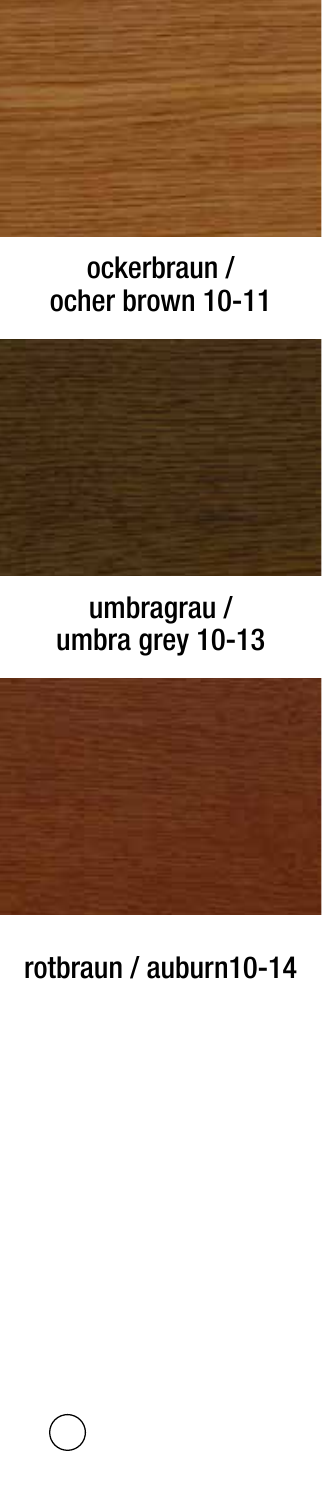#### orangebraun / orange brown 11-03

#### graublau / grey blue 11-04



## nussbraun / walnut 11-05

#### schneeweiß / snow-white 94-11

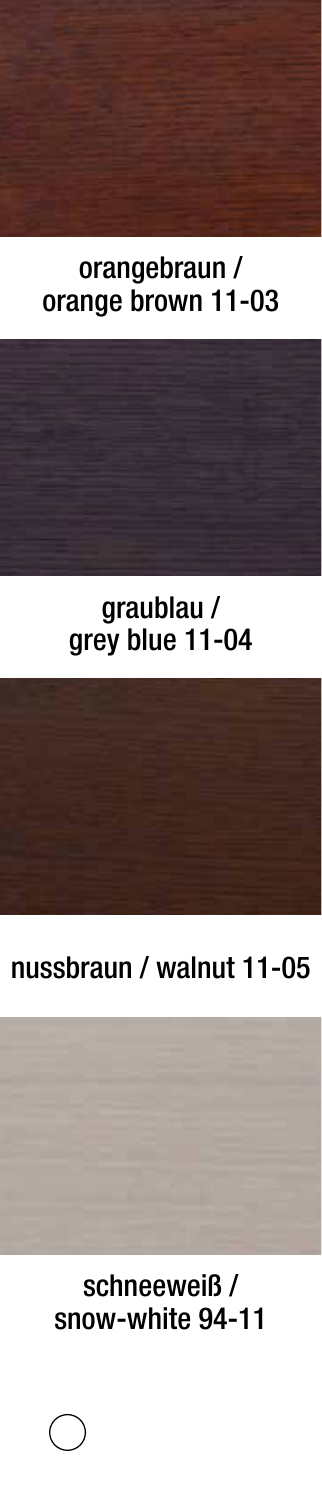## taubengrau / dove grey

# lichtgrau / light grey



## quarzgrau / quartz grey

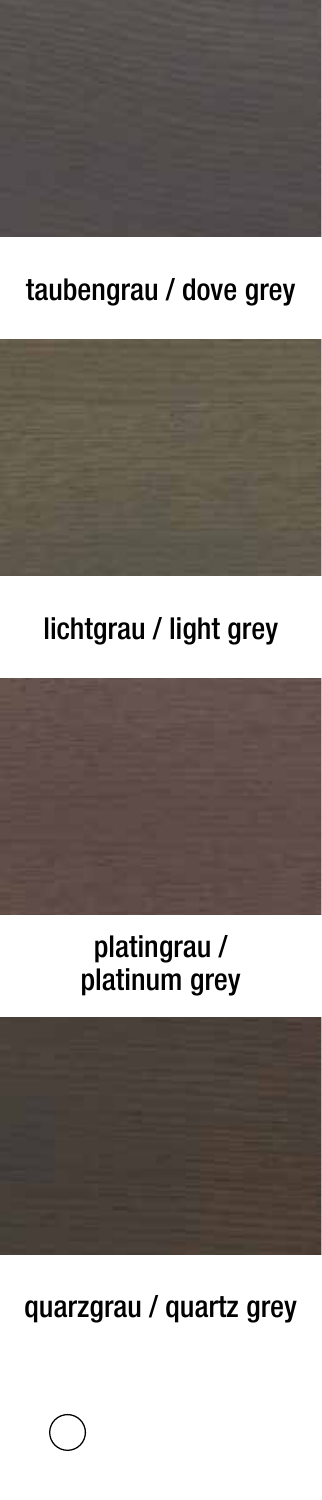Diese Spezialeffekte benötigen eine Grundierung.

> Muster bei Coloröl: T036

Muster bei Wetter schutzöl: T003



These special effects require a primer.

Patterns of Colour Oil: T036

Patterns of Weather Protection Oil: T003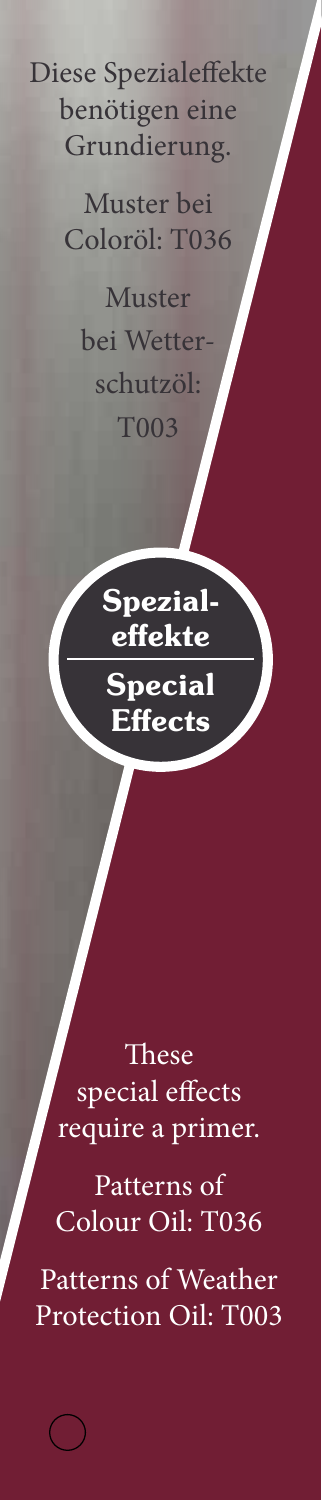#### Coloröl silber / Colour Oil silver

#### Coloröl gold / Colour Oil gold

#### Coloröl bronze / Colour Oil bronze

#### Coloröl perlmutt / Colour Oil pearl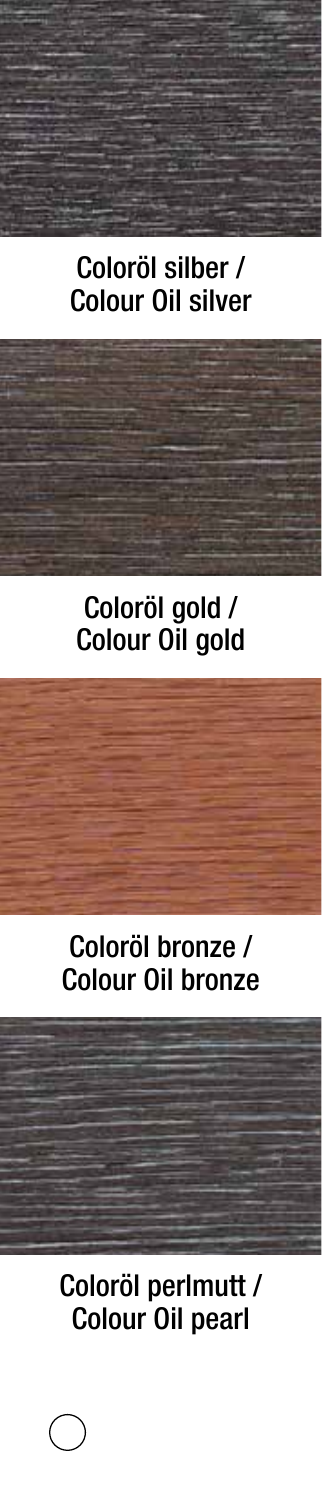#### Wetterschutzöl silber / Weather Protection Oil silver

# Wetterschutzöl gold / Weather Protection Oil gold

#### Wetterschutzöl bronze / Weather Protection Oil bronze